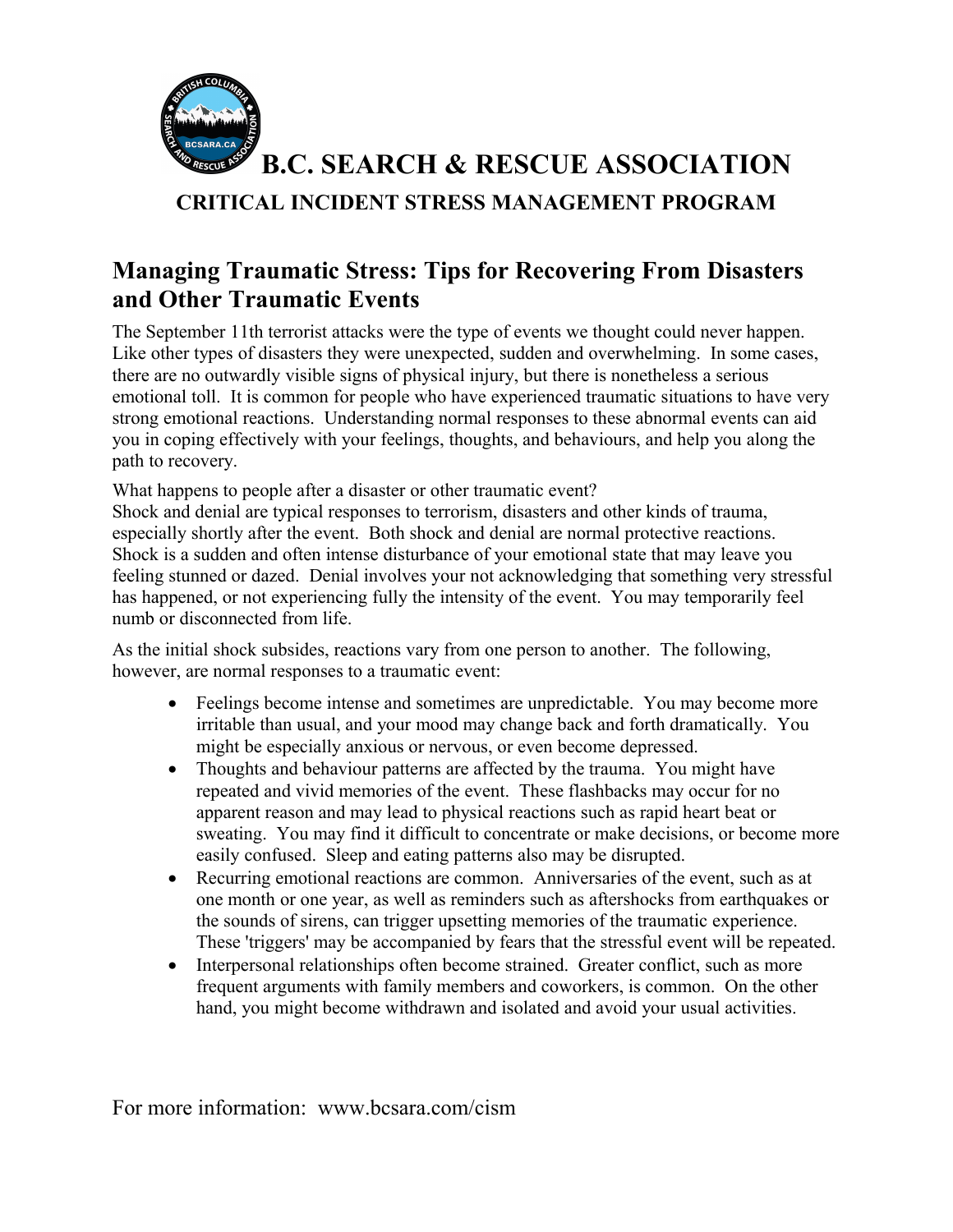

## **CRITICAL INCIDENT STRESS MANAGEMENT PROGRAM**

• Physical symptoms may accompany the extreme stress. For example, headaches, nausea and chest pain may result and may require medical attention. Pre-existing medical conditions may worsen due to the stress.

How do people respond differently over time?

It is important for you to realize that there is not one 'standard' pattern of reaction to the extreme stress of traumatic experiences. Some people respond immediately, while others have delayed reactions - sometimes months or even years later. Some have adverse effects for a long period of time, while others recover rather quickly.

And reactions can change over time. Some who have suffered from trauma are energized initially by the event to help them with the challenge of coping, only to later become discouraged or depressed.

A number of factors tend to affect the length of time required for recovery, including:

- The degree of intensity and loss. Events that last longer and pose a greater threat, and where loss of life or substantial loss of property is involved, often take longer to resolve.
- A person's general ability to cope with emotionally challenging situations. Individuals who have handled other difficult, stressful circumstances well may find it easier to cope with the trauma.
- Other stressful events preceding the traumatic experience. Individuals faced with other emotionally challenging situations, such as serious health problems or family-related difficulties, may have more intense reactions to the new stressful event and need more time to recover.

How should I help myself and my family?

There are a number of steps you can take to help restore emotional well being and a sense of control following a terrorist act, a disaster or other traumatic experience, including the following:

- Give yourself time to heal. Anticipate that this will be a difficult time in your life. Allow yourself to mourn the losses you have experienced. Try to be patient with changes in your emotional state.
- Ask for support from people who care about you and who will listen and empathize with your situation. But keep in mind that your typical support system may be weakened if those who are close to you also have experienced or witnessed the trauma.
- Communicate your experience in whatever ways feel comfortable to you such as by talking with family or close friends, or keeping a diary.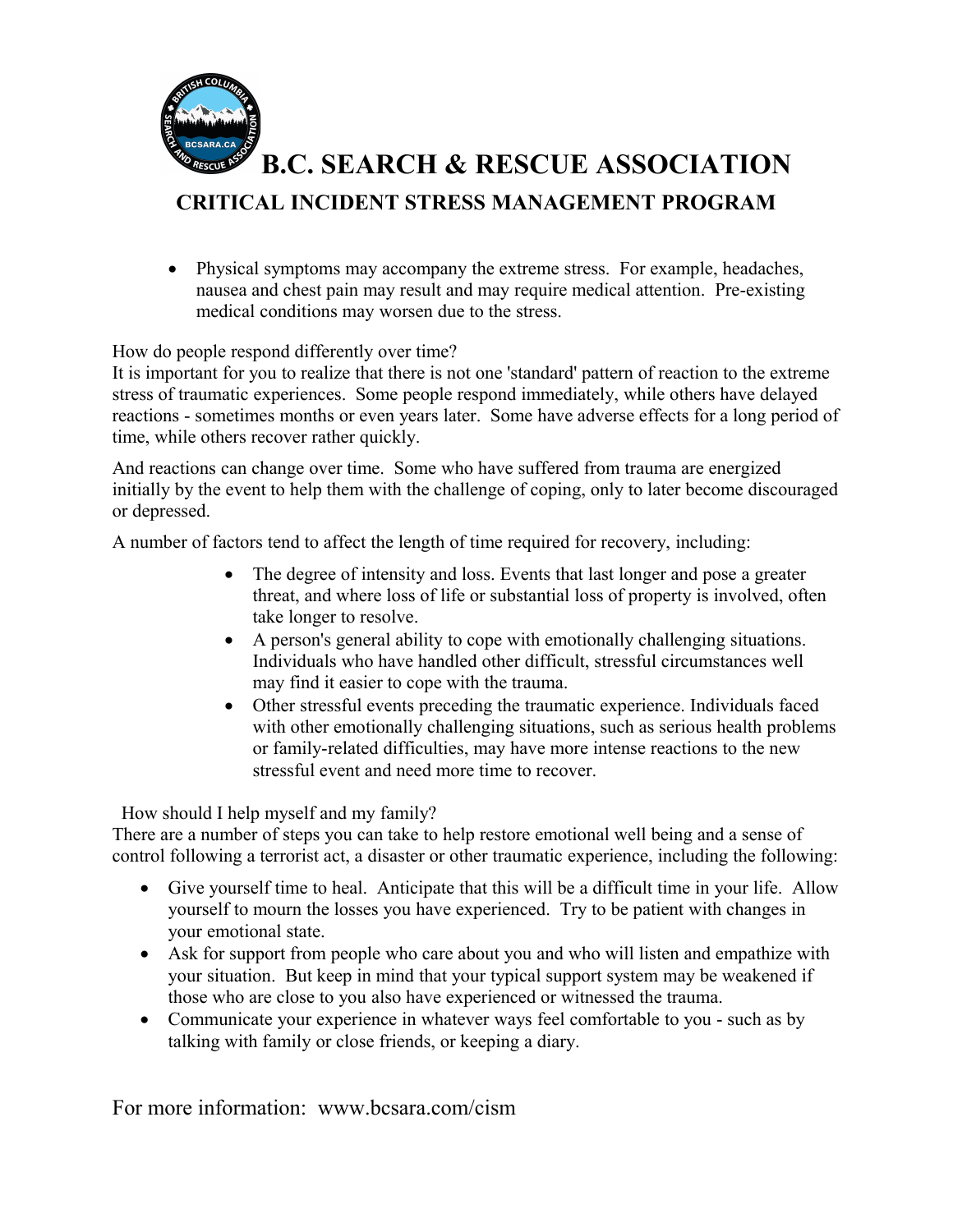

## **CRITICAL INCIDENT STRESS MANAGEMENT PROGRAM**

- Find out about local support groups that often are available such as for those who have suffered from natural disasters, or for women who are victims of rape. These can be especially helpful for people with limited personal support systems.
- Try to find groups led by appropriately trained and experienced professionals. Group discussion can help people realize that other individuals in the same circumstances often have similar reactions and emotions.
- Engage in healthy behaviours to enhance your ability to cope with excessive stress. Eat well-balanced meals and get plenty of rest. If you experience ongoing difficulties with sleep, you may be able to find some relief through relaxation techniques. Avoid alcohol and drugs.
- Establish or re-establish routines such as eating meals at regular times and following an exercise program. Take some time off from the demands of daily life by pursuing hobbies or other enjoyable activities.
- Avoid major life decisions such as switching careers or jobs if possible because these activities tend to be highly stressful.
- Become knowledgeable about what to expect as a result of trauma. Some of the 'Additional Resources' listed at the end of this fact sheet may help you with this learning process.

How do I take care of children's special needs?

The intense anxiety and fear that often follow a disaster or other traumatic event can be especially troubling for children. Some may regress and demonstrate younger behaviours such as thumb sucking or bed wetting. Children may be more prone to nightmares and fear of sleeping alone. Performance in school may suffer. Other changes in behaviour patterns may include throwing tantrums more frequently, or withdrawing and becoming more solitary.

There are several things parents and others who care for children can do to help alleviate the emotional consequences of trauma, including the following:

- Spend more time with children and let them be more dependent on you during the months following the trauma - for example, allowing your child to cling to you more often than usual. Physical affection is very comforting to children who have experienced trauma.
- Provide play experiences to help relieve tension. Younger children in particular may find it easier to share their ideas and feelings about the event through non-verbal activities such as drawing.
- Encourage older children to speak with you, and with one another, about their thoughts and feelings. This helps reduce their confusion and anxiety related to the trauma.